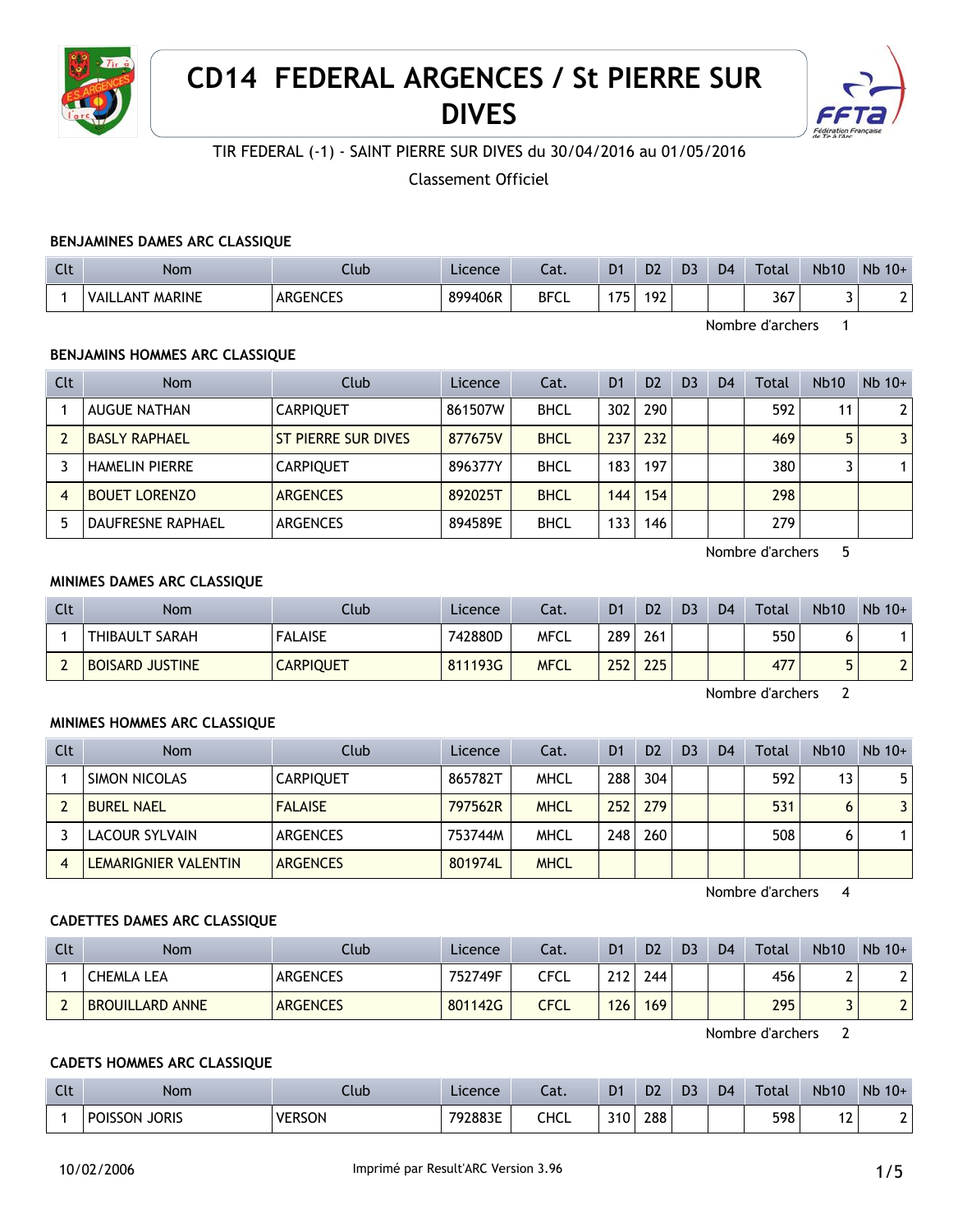| <b>GUNTZBERGER ROBIN</b>     | <b>CARPIQUET</b> | 763475P | CHCL | 272              | 285 | 557 |  |
|------------------------------|------------------|---------|------|------------------|-----|-----|--|
| <b>PALMIER PAUL</b>          | <b>VERSON</b>    | 840439W | CHCL | 269 <sub>1</sub> | 278 | 547 |  |
| <b>BOISGONTIER ALEXANDRE</b> | <b>ARGENCES</b>  | 769778R | CHCL | 254              | 260 | 514 |  |

Nombre d'archers 4

## **JUNIORS DAMES ARC CLASSIQUE**

| $C1+$<br><b>CU.</b> | Nom          | Ilub            | Licence | $-1$<br>cal. | D <sub>1</sub> | D <sub>2</sub> | D <sub>3</sub> | D <sub>4</sub> | Total | <b>Nb10</b> | Nb 10+ |
|---------------------|--------------|-----------------|---------|--------------|----------------|----------------|----------------|----------------|-------|-------------|--------|
|                     | LACOUR JULIE | <b>ARGENCES</b> | 710142U | <b>JFCL</b>  | 181            | $+74$          |                |                | 352   |             |        |

Nombre d'archers 1

## **JUNIORS HOMMES CLASSIQUE**

| Clt | <b>Nom</b>              | Club                         | Licence | Cat. | D <sub>1</sub> | D <sub>2</sub> | D <sub>3</sub> | D <sub>4</sub> | Total | <b>Nb10</b> | $Nb$ 10+ |
|-----|-------------------------|------------------------------|---------|------|----------------|----------------|----------------|----------------|-------|-------------|----------|
|     | DAUMESNIL CORENTIN      | ARGENCES                     | 661524Y | JHCL | 291            | 298            |                |                | 589   |             | J        |
|     | <b>TABURET GEOFFREY</b> | <b>HEROUVILLE SAINT CLAI</b> | 726101R | JHCL | 296            | 282            |                |                | 578   |             | 4        |

Nombre d'archers 2

#### **SENIORS DAMES ARC CLASSIQUE**

| Clt | <b>Nom</b>              | Club                   | Licence | Cat.        | D <sub>1</sub> | D <sub>2</sub> | D <sub>3</sub> | D <sub>4</sub> | Total | <b>Nb10</b> | $Nb$ 10+       |
|-----|-------------------------|------------------------|---------|-------------|----------------|----------------|----------------|----------------|-------|-------------|----------------|
|     | DANTHIER DELPHINE       | <b>VILLERS SUR MER</b> | 626839X | <b>SFCL</b> | 271            | 276            |                |                | 547   | 8           | 31             |
|     | <b>LACOUR SONIA</b>     | <b>ARGENCES</b>        | 791033U | <b>SFCL</b> | 225            | 237            |                |                | 462   | 4           | 3 <sup>1</sup> |
|     | LE CALVEZ-BESNARD KATIA | DOUVRES LA DELIVRAND   | 747969K | <b>SFCL</b> | 228            | 227            |                |                | 455   | 4           | 1 <sup>1</sup> |
|     | <b>LELEU PAULINE</b>    | <b>ARGENCES</b>        | 879994R | <b>SFCL</b> | 216            | 222            |                |                | 438   | 6           | 5 <sup>1</sup> |
|     | <b>REYNAUD LAURENCE</b> | DOUVRES LA DELIVRAND   | 8542815 | <b>SFCL</b> | 210            | 207            |                |                | 417   | 5           | 3 <sup>1</sup> |

Nombre d'archers 5

#### **SENIORS HOMMES ARC CLASSIQUE**

| Clt            | Nom                      | Club                        | Licence | Cat.        | D <sub>1</sub> | D <sub>2</sub> | D <sub>3</sub> | D <sub>4</sub> | Total | <b>Nb10</b>    | $Nb$ 10+       |
|----------------|--------------------------|-----------------------------|---------|-------------|----------------|----------------|----------------|----------------|-------|----------------|----------------|
| 1              | HUAN JONATHAN            | <b>VILLERS SUR MER</b>      | 591387M | <b>SHCL</b> | 324            | 323            |                |                | 647   | 26             | 6 <sup>1</sup> |
| $\overline{2}$ | <b>LEVADE PHILIPPE</b>   | <b>CAEN</b>                 | 704702F | <b>SHCL</b> | 298            | 313            |                |                | 611   | 13             | 3 <sup>1</sup> |
| 3              | POIRRIER CAMILLE         | <b>OUISTREHAM</b>           | 608936M | <b>SHCL</b> | 301            | 303            |                |                | 604   | 15             | $\vert$        |
| 4              | <b>FERRE ALEXANDRE</b>   | <b>CARPIQUET</b>            | 429635V | <b>SHCL</b> | 307            | 293            |                |                | 600   | 11             | 2              |
| 5              | <b>GILLES PHILIPPE</b>   | <b>VILLERS SUR MER</b>      | 799709Z | <b>SHCL</b> | 290            | 305            |                |                | 595   | 16             | 6 <sup>1</sup> |
| 6              | <b>CHIROT QUENTIN</b>    | <b>VILLERS SUR MER</b>      | 872049E | <b>SHCL</b> | 280            | 258            |                |                | 538   | 8              | 1 <sup>1</sup> |
| 7              | <b>BASLY BENOIT</b>      | ST PIERRE SUR DIVES         | 448032S | <b>SHCL</b> | 260            | 268            |                |                | 528   | 11             | $\mathsf{3}$   |
| 8              | <b>AUGUE PASCAL</b>      | <b>CARPIQUET</b>            | 861508X | <b>SHCL</b> | 267            | 257            |                |                | 524   | $\overline{2}$ | 1 <sup>1</sup> |
| 9              | LE ROY OLIVIER           | <b>CARPIQUET</b>            | 851805A | <b>SHCL</b> | 242            | 280            |                |                | 522   | 4              | $\mathsf{3}$   |
| 10             | <b>MOREL MARC</b>        | <b>DOUVRES LA DELIVRAND</b> | 848171A | <b>SHCL</b> | 247            | 242            |                |                | 489   | 5              | 2              |
| 11             | <b>DEMARAIS PHILIPPE</b> | <b>CARPIQUET</b>            | 809891S | <b>SHCL</b> | 242            | 243            |                |                | 485   | 3              | 1 <sup>1</sup> |
| 12             | <b>BUREL PATRICK</b>     | <b>FALAISE</b>              | 805298Z | <b>SHCL</b> | 196            | 185            |                |                | 381   | $\overline{2}$ |                |
| 13             | <b>VOISIN VINCENT</b>    | DOUVRES LA DELIVRAND        | 851461B | <b>SHCL</b> | 140            | 153            |                |                | 293   | $\mathbf{2}$   | 1 <sup>1</sup> |

Nombre d'archers 13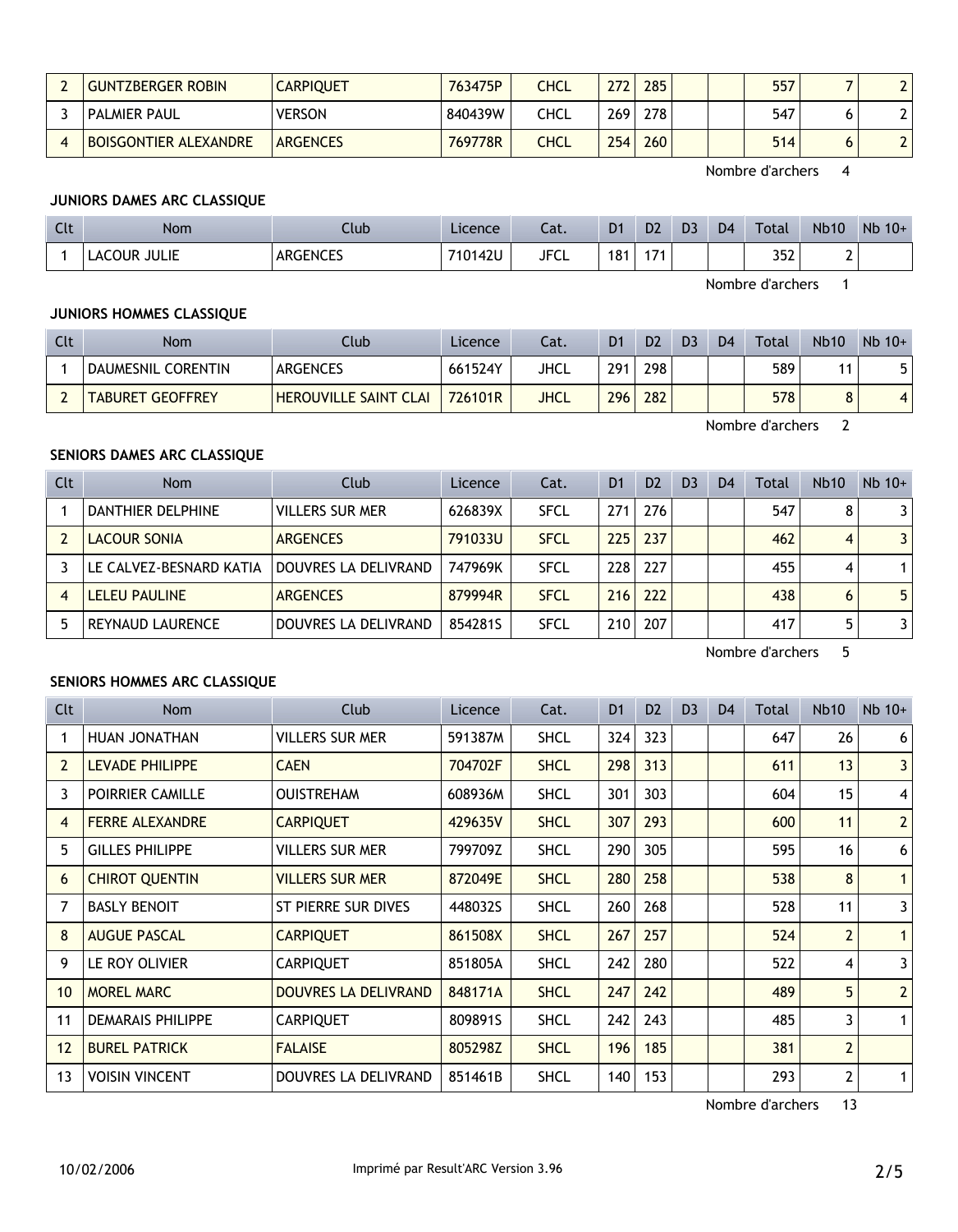#### **VETERANS DAMES ARC CLASSIQUE**

| Clt | Nom                       | Club              | Licence | Cat.        | D <sub>1</sub> | D <sub>2</sub>   | D <sub>3</sub> | D <sub>4</sub> | <b>Total</b> | <b>Nb10</b> | $Nb$ 10+ |
|-----|---------------------------|-------------------|---------|-------------|----------------|------------------|----------------|----------------|--------------|-------------|----------|
|     | DUPONT MARIE-LAURE        | <b>FALAISE</b>    | 782121G | <b>VFCL</b> | 292            | 293.             |                |                | 585          | 10          | 4        |
|     | <b>POIRRIER VERONIQUE</b> | <b>OUISTREHAM</b> | 609814S | <b>VFCL</b> | 265            | 274 <sub>1</sub> |                |                | 539          |             |          |

Nombre d'archers 2

#### **VETERANS HOMMES ARC CLASSIQUE**

| <b>Clt</b>     | <b>Nom</b>              | Club                         | Licence | Cat.        | D <sub>1</sub> | D <sub>2</sub> | D <sub>3</sub> | D <sub>4</sub> | Total | <b>Nb10</b> | $Nb$ 10+       |
|----------------|-------------------------|------------------------------|---------|-------------|----------------|----------------|----------------|----------------|-------|-------------|----------------|
|                | <b>LAURENT ERIC</b>     | <b>BAYEUX</b>                | 703826D | <b>VHCL</b> | 289            | 313            |                |                | 602   | 16          | 3              |
| $\overline{2}$ | <b>TABURET REGIS</b>    | <b>HEROUVILLE SAINT CLAI</b> | 726105V | <b>VHCL</b> | 299            | 286            |                |                | 585   | 12          | $\overline{4}$ |
| 3              | <b>MEYER PASCAL</b>     | DOUVRES LA DELIVRAND         | 649972S | <b>VHCL</b> | 278            | 265            |                |                | 543   | 3           |                |
| 4              | <b>PALY OLIVIER</b>     | <b>CARPIQUET</b>             | 800914J | <b>VHCL</b> | 269            | 264            |                |                | 533   | 5           | $\overline{2}$ |
| 5              | <b>DUBOIS THIERRY</b>   | <b>ARGENCES</b>              | 456210F | <b>VHCL</b> | 254            | 258            |                |                | 512   | 6           | $\overline{2}$ |
| 6              | <b>MEZERAY BERTRAND</b> | <b>ARGENCES</b>              | 311924Y | <b>VHCL</b> | 262            | 249            |                |                | 511   | 7           | $\mathbf{1}$   |
|                | PAYSANT BRUNO           | <b>CARPIQUET</b>             | 827246F | <b>VHCL</b> | 246            | 261            |                |                | 507   | 3           | 1              |
| 8              | <b>FAUCON ALAIN</b>     | <b>ARGENCES</b>              | 374774N | <b>VHCL</b> | 222            | 236            |                |                | 458   | 5           | $\mathbf{1}$   |
| 9              | LE CALVEZ-BESNARD JEAN- | DOUVRES LA DELIVRAND         | 863021S | <b>VHCL</b> | 229            | 221            |                |                | 450   | 6           | $\overline{2}$ |
| 10             | <b>COLL CHRISTOPHE</b>  | <b>CARPIQUET</b>             | 846024S | <b>VHCL</b> | 239            | 197            |                |                | 436   | 6           | $\overline{2}$ |

Nombre d'archers 10

## **SUPER VETERANS DAMES ARC CLASSIQUE**

| Clt | <b>Nom</b>              | Club                        | Licence | Cat.         | D <sub>1</sub> | D <sub>2</sub> | D <sub>3</sub> | D <sub>4</sub> | Total | <b>Nb10</b> | $Nb 10+$ |
|-----|-------------------------|-----------------------------|---------|--------------|----------------|----------------|----------------|----------------|-------|-------------|----------|
|     | <b>MURAIL FRANCOISE</b> | VILLERS SUR MER             | 827827M | <b>SVFCL</b> | 267            | 264            |                |                | 531   |             |          |
|     | <b>PETIT COLETTE</b>    | <b>DOUVRES LA DELIVRAND</b> | 848184P | <b>SVFCL</b> | 101            | 167            |                |                | 268   |             |          |

Nombre d'archers 2

## **SUPER VETERANS HOMMES ARC CLASSIQUE**

| Clt            | Nom                     | Club             | <b>Licence</b> | Cat.         | D <sub>1</sub> | D <sub>2</sub> | D <sub>3</sub> | D <sub>4</sub> | Total | <b>Nb10</b> | $Nb$ 10+       |
|----------------|-------------------------|------------------|----------------|--------------|----------------|----------------|----------------|----------------|-------|-------------|----------------|
|                | <b>HAUTEUR MARC</b>     | <b>CARPIQUET</b> | 717062R        | <b>SVHCL</b> | 295            | 288            |                |                | 583   | 14          | 31             |
|                | <b>VALLEE JEAN PAUL</b> | <b>CAEN</b>      | 275539Z        | <b>SVHCL</b> | 292            | 281            |                |                | 573   | 9           | 4 <sup>1</sup> |
|                | <b>BONILLO ROBERT</b>   | <b>BAYEUX</b>    | 753455Y        | <b>SVHCL</b> | 276            | 288            |                |                | 564   | 13          | 3 <sup>1</sup> |
| $\overline{4}$ | <b>MARY YVES</b>        | <b>VIRE</b>      | 279003P        | <b>SVHCL</b> | 295            | 269            |                |                | 564   |             | $\overline{3}$ |
|                | <b>BOCE JEAN MARC</b>   | <b>CARPIQUET</b> | 790318S        | <b>SVHCL</b> | 228            | 218            |                |                | 446   | 4           |                |
| 6              | <b>NOEL GERARD</b>      | <b>ARGENCES</b>  | 267693W        | <b>SVHCL</b> | 200            | 229            |                |                | 429   | 2           | 1 <sup>1</sup> |

Nombre d'archers 6

#### **CADETS HOMMES ARC A POULIES**

| Clt | Nom                 | Club             | <b>Licence</b> | Cat. | D1               | D <sub>2</sub> | D <sub>3</sub> | D <sub>4</sub> | <b>Total</b> | <b>Nb10</b> | $Nb$ 10+ |
|-----|---------------------|------------------|----------------|------|------------------|----------------|----------------|----------------|--------------|-------------|----------|
|     | PALY JOCELIN        | <b>CARPIQUET</b> | 793134C        | снсо | 321              | 297            |                |                | 618          | 25          | 10       |
|     | <b>BOISARD PAUL</b> | <b>CARPIQUET</b> | 746126G        | снсо | 229 <sub>1</sub> | 202            |                |                | 431          |             |          |

Nombre d'archers 2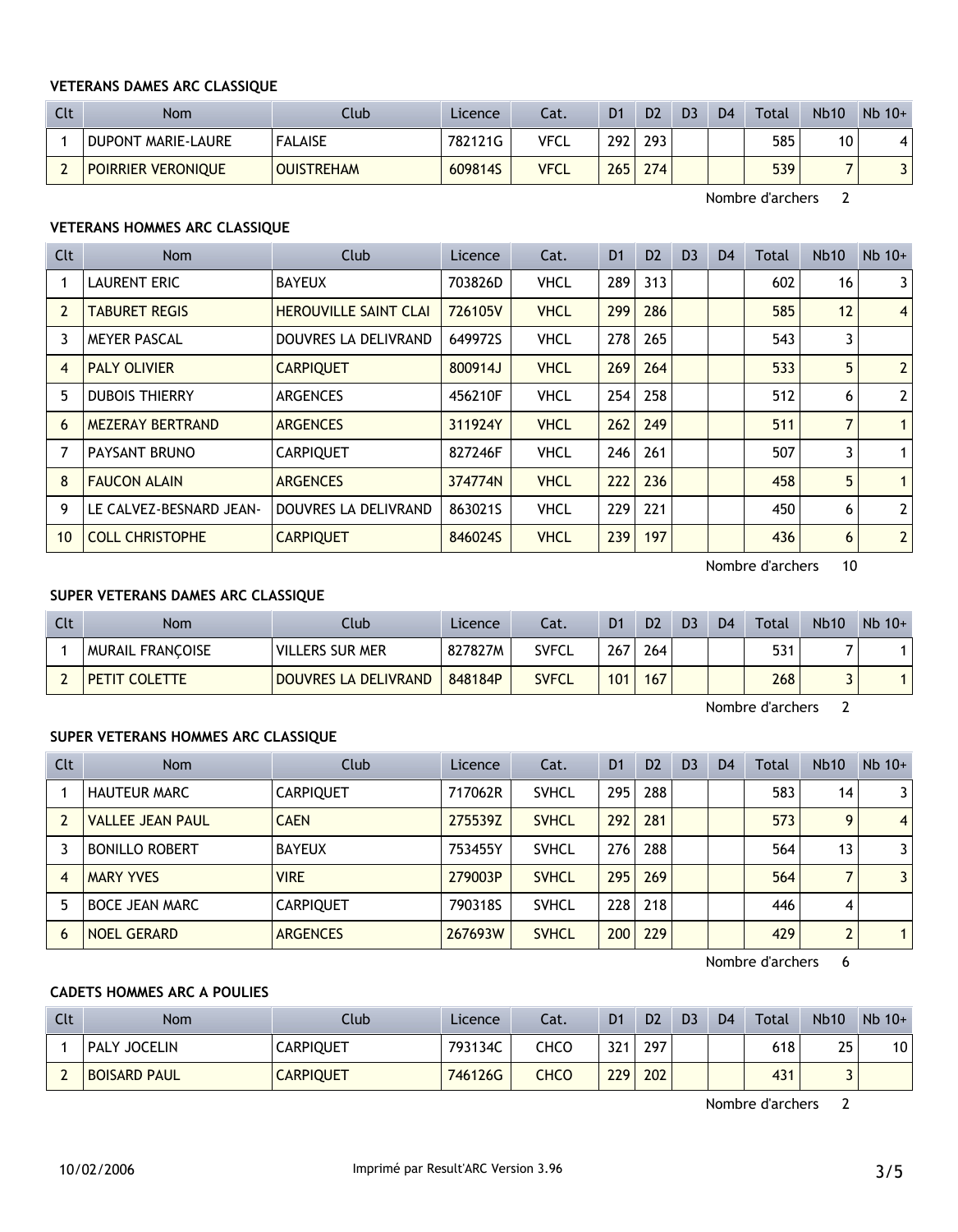## **JUNIORS HOMMES ARC A POULIES**

| <b>Clt</b>               | Nom                  | Club        | Licence | Cat.        | D <sub>1</sub> | D <sub>2</sub> | D <sub>3</sub> | D <sub>4</sub> | <b>Total</b> | <b>Nb10</b>     | $Nb$ 10+ |
|--------------------------|----------------------|-------------|---------|-------------|----------------|----------------|----------------|----------------|--------------|-----------------|----------|
|                          | BOISARD DAMIEN       | CARPIQUET   | 722675S | JHCO        | 327            | 335            |                |                | 662          | 77<br><u> 4</u> |          |
| $\overline{\phantom{0}}$ | <b>ENGELS THOMAS</b> | <b>CAEN</b> | 702538D | <b>JHCO</b> | 329            | 332            |                |                | 661          | 29              | 10       |

Nombre d'archers 2

#### **SENIORS DAMES ARC A POULIES**

| Clt | <b>Nom</b>        | Club                       | Licence | Cat.        | D <sub>1</sub> | D <sub>2</sub> | D <sub>3</sub> | D <sub>4</sub> | Total | <b>Nb10</b> | $Nb$ 10+ |
|-----|-------------------|----------------------------|---------|-------------|----------------|----------------|----------------|----------------|-------|-------------|----------|
|     | DARCILLON CECILE  | <b>FONTENAY LE MARMION</b> | 771397A | <b>SFCO</b> | 331            | 332            |                |                | 663   | 25          | 10       |
|     | DANTHIER DELPHINE | <b>VILLERS SUR MER</b>     | 626839X | <b>SFCO</b> | 328            | 318            |                |                | 646   | 24          | 11       |
|     | POULINGUE VALERIE | ST PIERRE SUR DIVES        | 814319E | <b>SFCO</b> | 314            | 304            |                |                | 618   | 22          | 9.       |

Nombre d'archers 3

#### **SENIORS HOMMES ARC A POULIES**

| Clt            | <b>Nom</b>                     | Club                       | Licence | Cat.        | D <sub>1</sub> | D <sub>2</sub> | D <sub>3</sub> | D <sub>4</sub> | Total | <b>Nb10</b> | $Nb$ 10+        |
|----------------|--------------------------------|----------------------------|---------|-------------|----------------|----------------|----------------|----------------|-------|-------------|-----------------|
|                | <b>DARCILLON DENIS</b>         | <b>FONTENAY LE MARMION</b> | 771395Y | <b>SHCO</b> | 349            | 343            |                |                | 692   | 45          | 8               |
| $\overline{2}$ | <b>ANFRAY GILDAS</b>           | <b>FONTENAY LE MARMION</b> | 717158V | <b>SHCO</b> | 339            | 348            |                |                | 687   | 46          | 29              |
| 3              | POULINGUE OLIVIER              | ST PIERRE SUR DIVES        | 672124V | <b>SHCO</b> | 339            | 342            |                |                | 681   | 37          | 11              |
| $\overline{A}$ | <b>LECUYER FRANCOIS</b>        | <b>VIRE</b>                | 766964G | <b>SHCO</b> | 342            | 335            |                |                | 677   | 36          | 10 <sup>°</sup> |
| 5              | <b>BAILLEUL MICHEL</b>         | <b>CAEN</b>                | 793222Y | <b>SHCO</b> | 329            | 348            |                |                | 677   | 34          | 18              |
| 6              | <b>DELIOUAIRE OLIVIER</b>      | <b>VILLERS SUR MER</b>     | 325021J | <b>SHCO</b> | 330            | 337            |                |                | 667   | 31          | 10 <sup>°</sup> |
|                | <b>VILLEROY JEAN-SEBASTIEN</b> | <b>ARGENCES</b>            | 690137Z | <b>SHCO</b> | 335            | 315            |                |                | 650   | 26          | 4               |
| 8              | <b>OUZOUF CHRISTOPHE</b>       | <b>ARGENCES</b>            | 826745L | <b>SHCO</b> | 325            | 324            |                |                | 649   | 23          | 6               |

Nombre d'archers 8

## **VETERANS HOMMES ARC A POULIES**

| Clt | <b>Nom</b>              | Club            | Licence | Cat.        | D <sub>1</sub> | D <sub>2</sub> | D <sub>3</sub> | D <sub>4</sub> | Total | <b>Nb10</b> | $Nb$ 10+ |
|-----|-------------------------|-----------------|---------|-------------|----------------|----------------|----------------|----------------|-------|-------------|----------|
|     | <b>YVETOT BRUNO</b>     | <b>ARGENCES</b> | 254407E | <b>VHCO</b> | 324            | 321            |                |                | 645   | 21          |          |
|     | <b>OLIVIER FREDERIC</b> | <b>CAEN</b>     | 649975V | <b>VHCO</b> | 326            | 312            |                |                | 638   | 20          | 0        |
|     | <b>AUBERT REGIS</b>     | <b>CAEN</b>     | 685896P | <b>VHCO</b> | 277            | 280            |                |                | 557   |             |          |

Nombre d'archers 3

## **SUPER VETERANS DAMES ARC A POULIES**

| Clt | Nom                | Club            | Licence | Cat.         | D <sub>1</sub> | D <sub>2</sub> | D <sub>3</sub> | D <sub>4</sub> | Total | <b>Nb10</b> | $Nb 10+$ |
|-----|--------------------|-----------------|---------|--------------|----------------|----------------|----------------|----------------|-------|-------------|----------|
|     | <b>MARY ELIANE</b> | <b>VIRE</b>     | 321880V | <b>SVFCO</b> | 302            | 287            |                |                | 589   | 17<br>1 L   |          |
|     | AUTHOUART ANNICK   | <b>ARGENCES</b> | 761618W | <b>SVFCO</b> | 290            | 290            |                |                | 580   | 44          |          |

Nombre d'archers 2

## **SUPER VETERANS HOMMES ARC A POULIES**

| Clt | Nom                  | Club             | Licence | Cat.         | D <sub>1</sub> | D <sub>2</sub> | D <sub>3</sub> | D <sub>4</sub> | Total | <b>Nb10</b> | $Nb$ 10+ |
|-----|----------------------|------------------|---------|--------------|----------------|----------------|----------------|----------------|-------|-------------|----------|
|     | AUTHOUART JEAN MARIE | ARGENCES         | 761617V | <b>SVHCO</b> | 329            | 323            |                |                | 652   | 23          | O        |
|     | <b>LAJOIE MICHEL</b> | <b>CARPIOUET</b> | 383577G | <b>SVHCO</b> | 327            | 307            |                |                | 634   | 23          |          |
|     | LHOTE JACQUES        | CAEN             | 602669A | <b>SVHCO</b> | 320            | 313            |                |                | 633   | 16          |          |